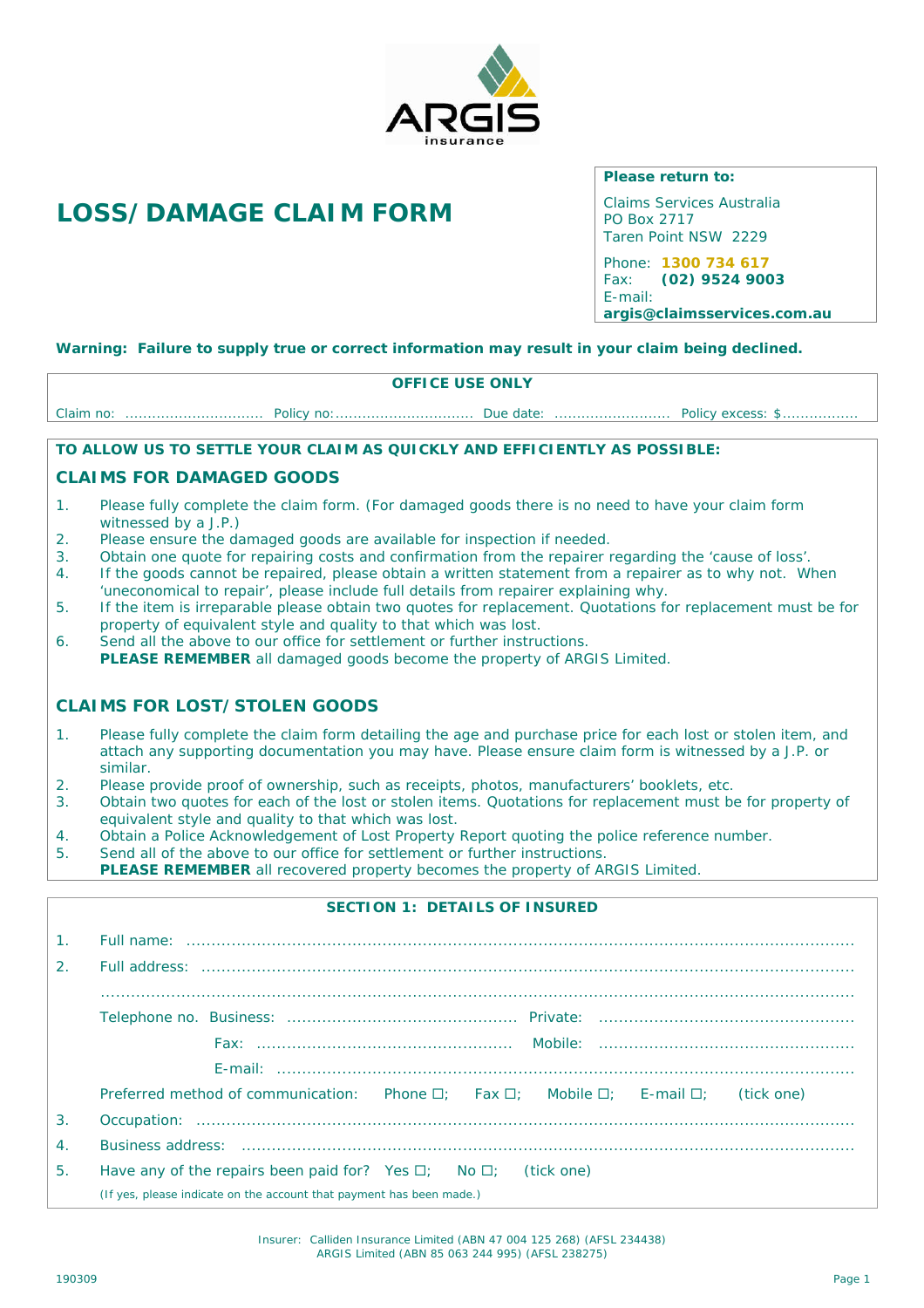|                | <b>SECTION 2: GST DETAILS</b>                                                                                        |  |  |  |  |  |  |  |
|----------------|----------------------------------------------------------------------------------------------------------------------|--|--|--|--|--|--|--|
| 1 <sub>1</sub> | Are you registered for GST purposes? Yes □; No □;<br>(tick one)                                                      |  |  |  |  |  |  |  |
|                |                                                                                                                      |  |  |  |  |  |  |  |
| 2.             | Have you claimed an input tax credit on the GST applicable to this policy?<br>Yes $\Box$ ; No $\Box$ ; (tick one)    |  |  |  |  |  |  |  |
|                | 100% or %<br>If yes, what is your Input Tax Credit (ITC) percentage for this policy?                                 |  |  |  |  |  |  |  |
|                | (If you are uncertain of your ITC, your accountant may be able to assist.)                                           |  |  |  |  |  |  |  |
|                |                                                                                                                      |  |  |  |  |  |  |  |
|                | SECTION 3: DECLARATION OF LOSS                                                                                       |  |  |  |  |  |  |  |
| 1.             |                                                                                                                      |  |  |  |  |  |  |  |
| 2.             |                                                                                                                      |  |  |  |  |  |  |  |
| 3.             |                                                                                                                      |  |  |  |  |  |  |  |
|                |                                                                                                                      |  |  |  |  |  |  |  |
|                |                                                                                                                      |  |  |  |  |  |  |  |
|                |                                                                                                                      |  |  |  |  |  |  |  |
|                |                                                                                                                      |  |  |  |  |  |  |  |
| 4.             | The building/vehicle/bicycle was/was not (delete one) locked at the time of the loss/damage. If not, give            |  |  |  |  |  |  |  |
|                |                                                                                                                      |  |  |  |  |  |  |  |
| 5.             | Were the premises $\circ$ occupied $\Box$ ; $\circ$ or unoccupied $\Box$ ; at the time of loss/damage?               |  |  |  |  |  |  |  |
|                |                                                                                                                      |  |  |  |  |  |  |  |
|                | If occupied, were the premises owner occupied? $\square$ ; ented/tenanted? $\square$ ; occupied by family? $\square$ |  |  |  |  |  |  |  |
| 6.             | You must report any loss, theft or vandalism to the police. We may need to apply for a copy of<br>the police report. |  |  |  |  |  |  |  |
|                |                                                                                                                      |  |  |  |  |  |  |  |
|                |                                                                                                                      |  |  |  |  |  |  |  |
|                |                                                                                                                      |  |  |  |  |  |  |  |
|                |                                                                                                                      |  |  |  |  |  |  |  |
| 7.             |                                                                                                                      |  |  |  |  |  |  |  |
| 8.             | Is there any other party with an interest in the lost/damaged property? Eg, hire purchase. If so, give               |  |  |  |  |  |  |  |
|                | details:                                                                                                             |  |  |  |  |  |  |  |
|                |                                                                                                                      |  |  |  |  |  |  |  |
| 9.             | Was there any other insurance covering the property at the time of loss? If so, give details:                        |  |  |  |  |  |  |  |
| 10.            | If this claim is for articles lost or stolen, please advise what steps you are taking to prevent this happening      |  |  |  |  |  |  |  |

## **SECTION 4: THE PRIVACY ACT 1988**

The Privacy Act 1988 requires Calliden General Insurance Limited to tell you that ARGIS Limited (on behalf of the Insurer) collect personal and other information so that ARGIS Limited can:

- Process your claim;
- Calculate your loss;
- Determine liability;
- Compile information;
- Handle your claim efficiently.

This may also mean that your personal and other information may be disclosed to third parties such as other insurers, assessors, investigators, agents, or as required by law.

You have the right to have access to your personal information at any time and to correct this information if required. This can be done by contacting ARGIS Limited on (02) 6051 2611 during normal business hours.